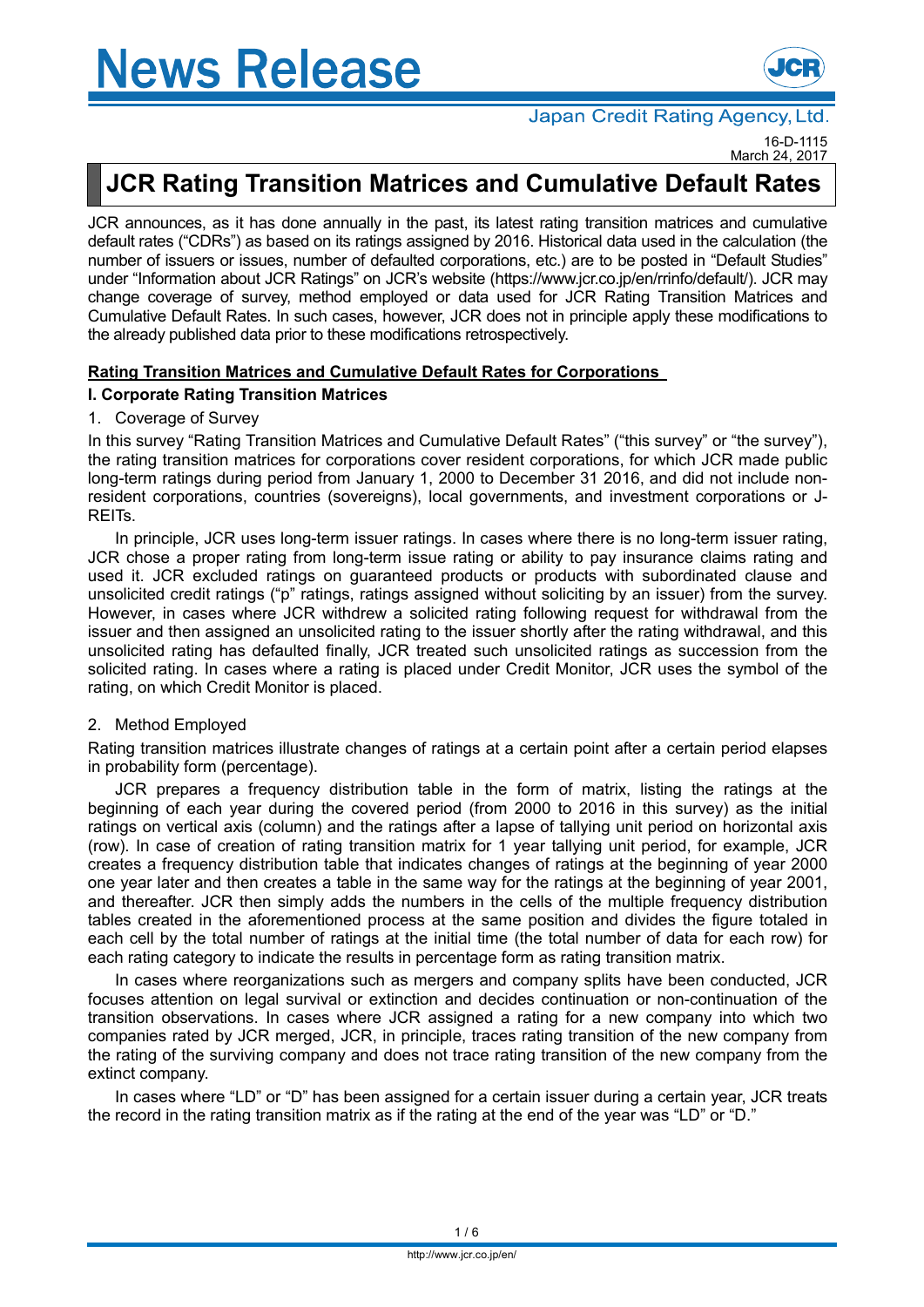

## 3. Rating Transition Matrices (from 2000 to 2016) (Please refer to Tables 1 through 3)

### Table 1. Rating Transition Matrix (tallying unit period: 1 year)

|             | AAA  | AA+   | AA    | AA-   | A+    |       |       | BBB+  | <b>BBB</b> | RRR-  | $RR+$ | BB    | BB-   | B+    |       | <b>B-</b> | CCC & lower | LD   |       |
|-------------|------|-------|-------|-------|-------|-------|-------|-------|------------|-------|-------|-------|-------|-------|-------|-----------|-------------|------|-------|
| AAA         | 95.2 | 3.93  | 0.44  | 0.00  | 0.00  | 0.44  | 0.00  | 0.00  | 0.00       | 0.00  | 0.00  | 0.00  | 0.00  | 0.00  | 0.00  | 0.00      | 0.00        | 0.00 | 0.00  |
| AA+         | 1.46 | 92.68 | 4.88  | 0.49  | 0.49  | 0.00  | 0.00  | 0.00  | 0.00       | 0.00  | 0.00  | 0.00  | 0.00  | 0.00  | 0.00  | 0.00      | 0.00        | 0.00 | 0.00  |
| AA          | 0.23 | 1.14  | 94.29 | 3.65  | 0.00  | 0.23  | 0.00  | 0.23  | 0.00       | 0.23  | 0.00  | 0.00  | 0.00  | 0.00  | 0.00  | 0.00      | 0.00        | 0.00 | 0.00  |
| AA-         | 0.00 | 0.00  | 3.15  | 90.69 | 5.41  | 0.45  | 0.15  | 0.00  | 0.15       | 0.00  | 0.00  | 0.00  | 0.00  | 0.00  | 0.00  | 0.00      | 0.00        | 0.00 | 0.00  |
| $A+$        | 0.00 | 0.00  | 0.18  | 5.07  | 89.77 | 4.71  | 0.09  | 0.00  | 0.00       | 0.09  | 0.00  | 0.00  | 0.00  | 0.00  | 0.00  | 0.00      | 0.00        | 0.00 | 0.09  |
|             | 0.00 | 0.00  | 0.20  | 0.47  | 6.26  | 87.95 | 4.44  | 0.67  | 0.00       | 0.00  | 0.00  | 0.00  | 0.00  | 0.00  | 0.00  | 0.00      | 0.00        | 0.00 | 0.00  |
|             | 0.00 | 0.00  | 0.06  | 0.19  | 0.25  | 8.49  | 86.17 | 4.22  | 0.43       | 0.06  | 0.06  | 0.00  | 0.06  | 0.00  | 0.00  | 0.00      | 0.00        | 0.00 | 0.00  |
| BBB+        | 0.00 | 0.00  | 0.00  | 0.00  | 0.17  | 0.78  | 9.24  | 83.16 | 6.13       | 0.17  | 0.00  | 0.09  | 0.00  | 0.09  | 0.00  | 0.00      | 0.09        | 0.09 | 0.00  |
| <b>BBB</b>  | 0.00 | 0.00  | 0.00  | 0.08  | 0.00  | 0.15  | 0.85  | 8.42  | 83.62      | 5.87  | 0.39  | 0.08  | 0.00  | 0.00  | 0.08  | 0.00      | 0.08        | 0.08 | 0.31  |
| BBB-        | 0.00 | 0.00  | 0.00  | 0.00  | 0.28  | 0.14  | 0.14  | 0.42  | 9.83       | 80.90 | 5.90  | 1.12  | 0.00  | 0.28  | 0.28  | 0.28      | 0.00        | 0.14 | 0.28  |
| BB+         | 0.00 | 0.00  | 0.00  | 0.00  | 0.79  | 0.00  | 0.00  | 0.00  | 0.79       | 14.96 | 70.87 | 7.09  | 1.57  | 0.79  | 0.00  | 1.57      | 0.00        | 0.00 | 1.57  |
| BB          | 0.00 | 0.00  | 0.00  | 0.00  | 0.00  | 0.00  | 0.00  | 0.00  | 0.00       | 444   | 15.56 | 64.44 | 11.11 | 4 44  | 0.00  | 0.00      | 0.00        | 0.00 | 0.00  |
| BB-         | 0.00 | 0.00  | 0.00  | 0.00  | 0.00  | 0.00  | 0.00  | 0.00  | 0.00       | 0.00  | 9.09  | 18.18 | 50.00 | 13.64 | 0.00  | 0.00      | 9.09        | 0.00 | 0.00  |
|             | 0.00 | 0.00  | 0.00  | 0.00  | 0.00  | 0.00  | 0.00  | 0.00  | 0.00       | 6.67  | 0.00  | 6.67  | 20.00 | 53.33 | 0.00  | 0.00      | 0.00        | 0.00 | 13.33 |
|             | 0.00 | 0.00  | 0.00  | 0.00  | 0.00  | 0.00  | 0.00  | 0.00  | 0.00       | 0.00  | 0.00  | 0.00  | 0.00  | 0.00  | 28.57 | 0.00      | 14.29       | 0.00 | 57.14 |
|             | 0.00 | 0.00  | 0.00  | 0.00  | 0.00  | 0.00  | 0.00  | 0.00  | 0.00       | 0.00  | 0.00  | 0.00  | 14.29 | 0.00  | 0.00  | 71.43     | 14.29       | 0.00 | 0.00  |
| CCC & lower | 0.00 | 0.00  | 0.00  | 0.00  | 0.00  | 0.00  | 0.00  | 0.00  | 0.00       | 0.00  | 0.00  | 0.00  | 0.00  | 0.00  | 0.00  | 7.69      | 38.46       | 7.69 | 46.15 |

### Table 2. Rating Transition Matrix (tallying unit period: 3 years)

|             | AAA  | AA+   | AA    | AA-   | $A+$  | Α     | н.    | BBB+  | <b>BBB</b> | BBB-  | RR+   | <b>BB</b> | BB-   | $B+$  | н    | <b>B-</b> | CCC & lower | LD   |        |
|-------------|------|-------|-------|-------|-------|-------|-------|-------|------------|-------|-------|-----------|-------|-------|------|-----------|-------------|------|--------|
| AAA         | 84.8 | 9.09  | 3.54  | 1.01  | 0.00  | 1.52  | 0.00  | 0.00  | 0.00       | 0.00  | 0.00  | 0.00      | 0.00  | 0.00  | 0.00 | 0.00      | 0.00        | 0.00 | 0.00   |
| AA+         | 3.77 | 78.62 | 12.58 | 3.14  | 1.89  | 0.00  | 0.00  | 0.00  | 0.00       | 0.00  | 0.00  | 0.00      | 0.00  | 0.00  | 0.00 | 0.00      | 0.00        | 0.00 | 0.00   |
| AA          | 0.29 | 3.47  | 84.10 | 8.96  | 0.58  | 0.87  | 0.58  | 0.87  | 0.00       | 0.29  | 0.00  | 0.00      | 0.00  | 0.00  | 0.00 | 0.00      | 0.00        | 0.00 | 0.00   |
| AA-         | 0.00 | 0.00  | 8.44  | 74.11 | 14.07 | 2.25  | 0.19  | 0.00  | 0.56       | 0.38  | 0.00  | 0.00      | 0.00  | 0.00  | 0.00 | 0.00      | 0.00        | 0.00 | 0.00   |
| A+          | 0.00 | 0.00  | 1.14  | 12.31 | 73.55 | 11.29 | 0.80  | 0.46  | 0.11       | 0.11  | 0.00  | 0.00      | 0.00  | 0.00  | 0.00 | 0.00      | 0.00        | 0.00 | 0.23   |
|             | 0.00 | 0.00  | 0.42  | 1.25  | 17.36 | 68.44 | 8.64  | 3.24  | 0.25       | 0.00  | 0.08  | 0.00      | 0.00  | 0.17  | 0.00 | 0.08      | 0.08        | 0.00 | 0.00   |
| A-          | 0.00 | 0.00  | 0.23  | 0.31  | 2.06  | 20.63 | 66.92 | 7.49  | 1.15       | 0.76  | 0.08  | 0.08      | 0.00  | 0.08  | 0.00 | 0.00      | 0.00        | 0.15 | 0.08   |
| BBB+        | 0.00 | 0.00  | 0.11  | 0.11  | 0.55  | 3.82  | 21.94 | 57.5  | 12.23      | 2.84  | 0.22  | 0.00      | 0.11  | 0.00  | 0.00 | 0.00      | 0.22        | 0.11 | 0.22   |
| <b>BBB</b>  | 0.00 | 0.00  | 0.00  | 0.19  | 0.00  | 1.26  | 3.98  | 20.95 | 60.23      | 10.96 | 0.87  | 0.19      | 0.00  | 0.10  | 0.00 | 0.00      | 0.10        | 0.29 | 0.87   |
| BBB-        | 0.00 | 0.00  | 0.00  | 0.37  | 0.74  | 1.12  | 1.67  | 3.72  | 23.61      | 53.90 | 8.55  | 1.49      | 0.19  | 0.19  | 0.37 | 0.56      | 0.00        | 0.37 | 3.16   |
| BB+         | 0.00 | 0.00  | 0.00  | 0.00  | 0.00  | 0.00  | 0.00  | 5.00  | 7.50       | 30.00 | 36.25 | 10.00     | 5.00  | 1.25  | 0.00 | 0.00      | 0.00        | 0.00 | 5.00   |
| <b>BB</b>   | 0.00 | 0.00  | 0.00  | 0.00  | 0.00  | 0.00  | 0.00  | 0.00  | 0.00       | 21.43 | 25.00 | 28.57     | 21.43 | 3.57  | 0.00 | 0.00      | 0.00        | 0.00 | 0.00   |
| BB-         | 0.00 | 0.00  | 0.00  | 0.00  | 0.00  | 0.00  | 0.00  | 0.00  | 0.00       | 28.57 | 21.43 | 0.00      | 21.43 | 14.29 | 0.00 | 0.00      | 0.00        | 0.00 | 14.29  |
| $B+$        | 0.00 | 0.00  | 0.00  | 0.00  | 0.00  | 0.00  | 0.00  | 0.00  | 16.67      | 16.67 | 0.00  | 16.67     | 8.33  | 8.33  | 0.00 | 0.00      | 0.00        | 0.00 | 33.33  |
| B           | 0.00 | 0.00  | 0.00  | 0.00  | 0.00  | 0.00  | 0.00  | 0.00  | 0.00       | 0.00  | 0.00  | 0.00      | 0.00  | 0.00  | 0.00 | 0.00      | 0.00        | 0.00 | 100.00 |
| <b>B-</b>   | 0.00 | 0.00  | 0.00  | 0.00  | 0.00  | 0.00  | 0.00  | 0.00  | 0.00       | 0.00  | 0.00  | 66.67     | 0.00  | 0.00  | 0.00 | 0.00      | 0.00        | 0.00 | 33.33  |
| CCC & lower | 0.00 | 0.00  | 0.00  | 0.00  | 0.00  | 0.00  | 0.00  | 0.00  | 0.00       | 0.00  | 0.00  | 0.00      | 0.00  | 0.00  | 0.00 | 25.00     | 16.67       | 8.33 | 50.00  |

|  | Table 3. Rating Transition Matrix (tallying unit period: 5 years) |  |  |  |
|--|-------------------------------------------------------------------|--|--|--|
|  |                                                                   |  |  |  |

|                         | AAA   | AA+   | AA    | AA-   |       |       |       | BBB+  | <b>BBB</b> | BBB-  | BB+   | <b>BB</b> | BB-   | $B+$ |      |       | CCC & lower | LD   |        |
|-------------------------|-------|-------|-------|-------|-------|-------|-------|-------|------------|-------|-------|-----------|-------|------|------|-------|-------------|------|--------|
|                         |       |       |       |       | A+    |       | A     |       |            |       |       |           |       |      |      | в-    |             |      | D      |
| AAA                     | 73.53 | 12.94 | 6.47  | 3.53  | 0.59  | 2.94  | 0.00  | 0.00  | 0.00       | 0.00  | 0.00  | 0.00      | 0.00  | 0.00 | 0.00 | 0.00  | 0.00        | 0.00 | 0.00   |
| AA+                     | 4.69  | 69.53 | 19.53 | 5.47  | 0.78  | 0.00  | 0.00  | 0.00  | 0.00       | 0.00  | 0.00  | 0.00      | 0.00  | 0.00 | 0.00 | 0.00  | 0.00        | 0.00 | 0.00   |
| AA                      | 0.00  | 5.36  | 73.56 | 14.18 | 2.30  | 1.15  | 1.53  | 1.53  | 0.00       | 0.00  | 0.00  | 0.00      | 0.00  | 0.00 | 0.00 | 0.00  | 0.00        | 0.38 | 0.00   |
| AA-                     | 0.00  | 0.23  | 13.11 | 63.23 | 17.33 | 3.75  | 0.47  | 0.00  | 1.17       | 0.70  | 0.00  | 0.00      | 0.00  | 0.00 | 0.00 | 0.00  | 0.00        | 0.00 | 0.00   |
| A+                      | 0.00  | 0.00  | 1.73  | 17.63 | 63.15 | 14.31 | 1.59  | 1.16  | 0.00       | 0.14  | 0.00  | 0.00      | 0.00  | 0.00 | 0.00 | 0.00  | 0.00        | 0.00 | 0.29   |
|                         | 0.00  | 0.00  | 0.97  | 1.51  | 25.81 | 56.13 | 9.89  | 4.41  | 0.43       | 0.11  | 0.11  | 0.1'      | 0.11  | 0.00 | 0.00 | 0.11  | 0.32        | 0.00 | 0.00   |
| н.                      | 0.00  | 0.00  | 0.19  | 1.03  | 5.07  | 27.77 | 53.28 | 9.38  | 1.78       | 0.84  | 0.09  | 0.09      | 0.00  | 0.00 | 0.00 | 0.09  | 0.00        | 0.28 | 0.09   |
| BBB+                    | 0.00  | 0.00  | 0.14  | 0.43  | 1.01  | 6.50  | 27.60 | 45.95 | 13.44      | 2.89  | 0.29  | 0.14      | 0.00  | 0.00 | 0.29 | 0.14  | 0.14        | 0.29 | 0.72   |
| <b>BBB</b>              | 0.00  | 0.00  | 0.00  | 0.13  | 0.13  | 3.54  | 7.22  | 27.97 | 48.48      | 9.75  | 0.76  | 0.13      | 0.00  | 0.00 | 0.00 | 0.00  | 0.13        | 0.38 | 1.39   |
| BBB-                    | 0.00  | 0.00  | 0.25  | 0.25  | 0.99  | 2.22  | 4.68  | 9.85  | 26.11      | 43.35 | 4.68  | 1.48      | 0.49  | 0.00 | 0.00 | 0.00  | 0.00        | 0.00 | 5.67   |
| BB+                     | 0.00  | 0.00  | 0.00  | 0.00  | 0.00  | 3.57  | 1.79  | 3.57  | 21.43      | 28.57 | 19.64 | 5.36      | 3.57  | 1.79 | 0.00 | 0.00  | 0.00        | 0.00 | 10.71  |
| BB                      | 0.00  | 0.00  | 0.00  | 0.00  | 0.00  | 0.00  | 0.00  | 0.00  | 9.09       | 31.82 | 13.64 | 18.18     | 18.18 | 4.55 | 0.00 | 0.00  | 0.00        | 0.00 | 4.55   |
| BB-                     | 0.00  | 0.00  | 0.00  | 0.00  | 0.00  | 0.00  | 11.11 | 0.00  | 33.33      | 0.00  | 0.00  | 11.1'     | 22.22 | 0.00 | 0.00 | 0.00  | 0.00        | 0.00 | 22.22  |
| B+                      | 0.00  | 0.00  | 0.00  | 0.00  | 0.00  | 0.00  | 18.18 | 0.00  | 18.18      | 0.00  | 18.18 | 0.00      | 0.00  | 0.00 | 0.00 | 0.00  | 0.00        | 0.00 | 45.45  |
|                         | 0.00  | 0.00  | 0.00  | 0.00  | 0.00  | 0.00  | 0.00  | 0.00  | 0.00       | 0.00  | 0.00  | 0.00      | 0.00  | 0.00 | 0.00 | 0.00  | 0.00        | 0.00 | 100.00 |
|                         | 0.00  | 0.00  | 0.00  | 0.00  | 0.00  | 0.00  | 0.00  | 0.00  | 0.00       | 0.00  | 0.00  | 0.00      | 0.00  | 0.00 | 0.00 | 0.00  | 0.00        | 0.00 | 100.00 |
| <b>ICCC &amp; lower</b> | 0.00  | 0.00  | 0.00  | 0.00  | 0.00  | 0.00  | 0.00  | 0.00  | 0.00       | 0.00  | 0.00  | 0.00      | 0.00  | 0.00 | 0.00 | 33.33 | 0.00        | 0.00 | 66.67  |

### **II. CDRs Based on Category-wise Corporate Rating**

### 1. Coverage of Survey

Coverage of CDRs in this survey is the same as that for rating transition matrix.

### 2. Method Employed

To calculate CDRs, JCR observes change in the pool of ratings which existed at the beginning of each year during the covered period (from 2000 to 2016 in this survey) (cohort of each year). JCR counts the number of defaulted issuers for each number of years elapsed for cohort of each year by rating category, and produces weighted averages against the number of surviving issuers at the beginning of each number of years elapsed to obtain a marginal default rate for each number of years elapsed. The method employed is summarized as follows.

*Y* year denotes each year of the period covered.

- $a_{v}$ : The number of initially rated issuers for  $Y$  year cohort (pool of ratings existed at the beginning of *Y* year).
- $d_{Y,t}$ : The number of defaulted issuers among the initially rated issuers which defaulted during *t* th year for *Y* year cohort.

Then, the number of surviving issuers at the beginning of *t* th year for *Y* year cohort can be described as below.

$$
a(Y,t) = \begin{cases} a_Y & t = 1 \\ a_Y - \sum_{t=1}^{t} d_{Y,t-1} & t \neq 1 \end{cases}
$$

Using the above, weighted average default rate at *t* th year is described as below.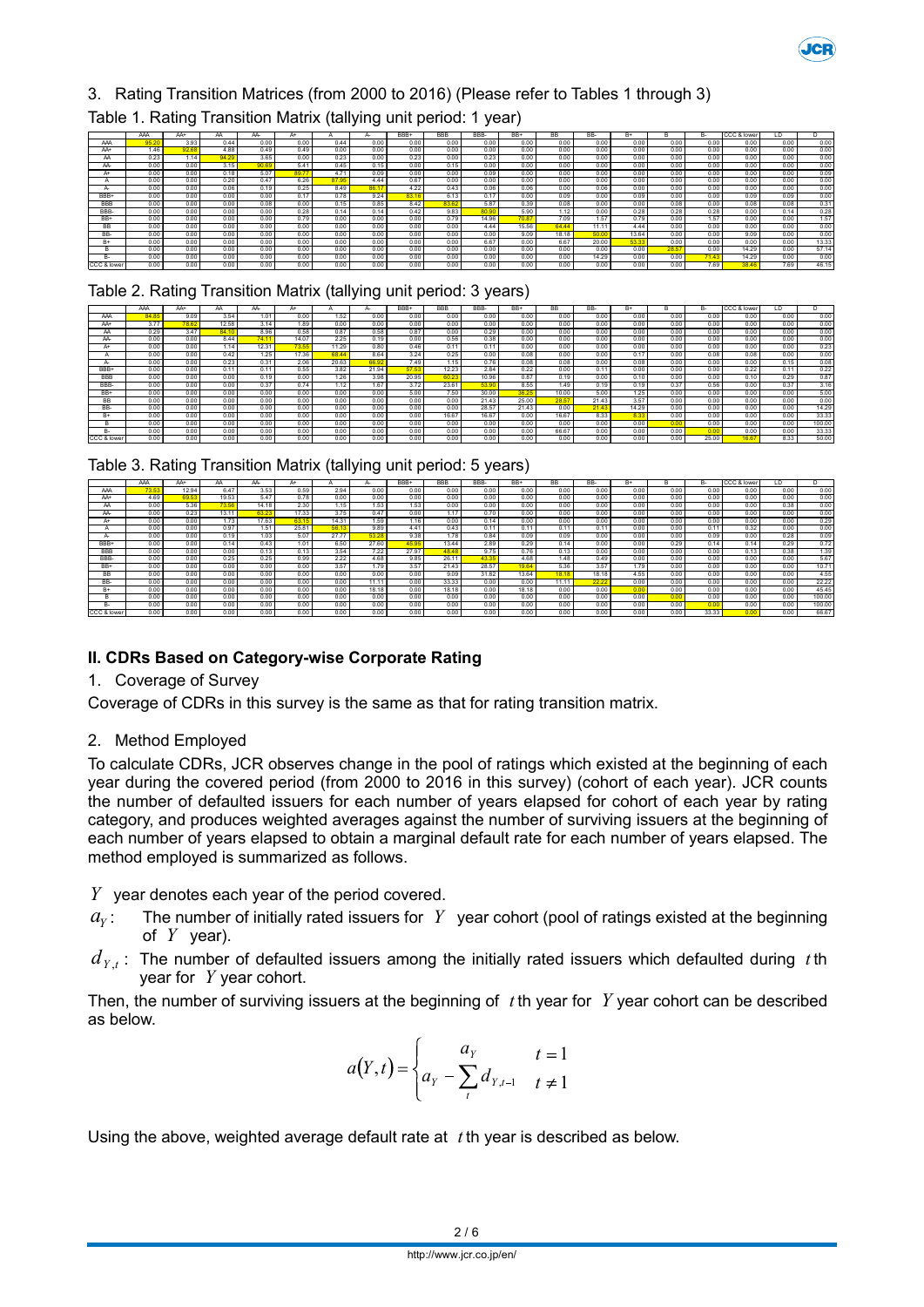$$
\alpha_t = \frac{\sum_{Y} d_{Y,t}}{\sum_{Y} a(Y,t)}
$$

Then, CDRs for *n* years are described by the following formula:

$$
1-\prod_{i=1}^n\bigl(1-\alpha_i\bigr)
$$

In cases where reorganizations such as mergers and company splits have been conducted, JCR, in principle, focuses attention on legal survival or extinction and traces rating transition accordingly. This is the same as the policy for rating transition matrices. To calculate CDRs, however, in cases where a new company created by merger between rated companies defaults, JCR treats both the surviving company and the extinct company as defaulted. In case of default of a new company created by merger of the extinct company being rated by JCR and the surviving company not being rated by JCR, JCR counts a default for the extinct company which had been rated.

JCR traces default of issuers, for which ratings have been terminated owing to withdrawals requested by the issuer or other reasons, and reflects the results in calculation of CDRs. JCR includes these traced issuers whose ratings have been terminated in calculation of the default rate for both the numerator and the denominator if they default. JCR includes these traced issuers whose ratings have been terminated in calculation of the default rate for the denominator only if they do not default. JCR stops the tracing, however, when tracing of defaults is considered difficult owing to some reasons such as significant difficulty in obtaining important information including financial statements on such issuers whose ratings have been terminated.

#### 3. Definition of Default

Default means a state, in which principal or interest payments of financial obligations cannot be honored as initially agreed, with respect to the CDRs. This includes the following cases: (i) JCR judges that all the financial obligations are, in effect, in default. (ii) JCR judges that while an obligor does not honor part of the agreed to financial obligations, but it honors all its other agreed to financial obligations. Usually, when cases fall under the former, "D" ratings are assigned, and "LD" ratings are assigned when cases fall under the latter. Commencement of legal bankruptcy proceedings is a typical example of the former situation, and a situation where specific creditor grants debt forgiveness or DES for debt relief is a typical example of the latter situation. JCR counts a case where "JCR judges that while an obligor does not honor part of the agreed to financial obligations, but it honors all its other agreed to financial obligations" as a default for calculating CDRs even prior to its introduction of "LD" to the rating symbol on August 28, 2012.

### 4. CDRs (from 2000 to 2016) (Please refer to Table 4)

CDRs from 2000 to 2016 are shown in Table 4. As for a change from the previous survey (with covered period from 2000 to 2015), there were no significant changes in CDRs that were lower or flat, reflecting the fact that the number of bankruptcies in Japan remained at a low level in general. There were no defaulted corporations rated by JCR in 2016. Ranking order, which the higher the ratings, the lower the CDRs are, has been maintained. In contrast to CDRs of "BB" and higher categories, CDRs of "B" and lower categories tend to become substantially higher than those of the next upper categories. The extremely small number of rated issuers with a rating of "B" and lower categories is one of the factors which cause such tendency. The largest number of issuers with "B" category at the beginning of each year during the covered period was 6, and such number for issuers with "CCC" and lower was 3.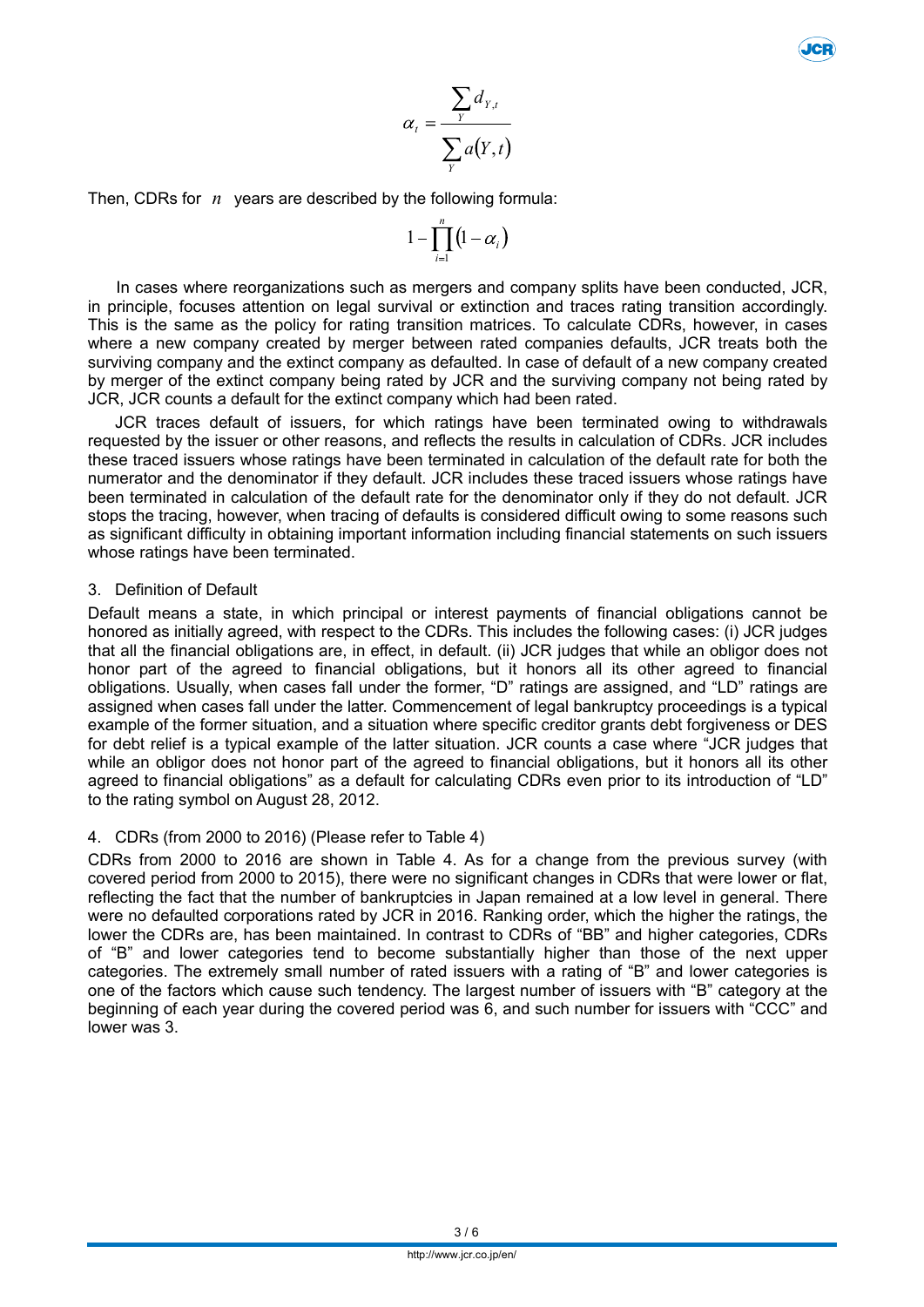| Table 4. CDRs |        |        |        |        | (Unit: %) |
|---------------|--------|--------|--------|--------|-----------|
| Rating        | l-year | 2-year | 3-year | 4-year | 5-year    |
| AAA           | 0.00   | 0.00   | 0.00   | 0.00   | 0.00      |
| AA            | 0.00   | 0.00   | 0.00   | 0.09   | 0.09      |
| Α             | 0.02   | 0.12   | 0.20   | 0.32   | 0.45      |
| <b>BBB</b>    | 0.56   | 1.28   | 1.96   | 2.44   | 2.85      |
| BB            | 3.14   | 5.54   | 8.80   | 11.71  | 14.26     |
| B             | 18.92  | 36.29  | 51.46  | 57.53  | 57.53     |
| CCC & lower   | 53.85  | 61.54  | 61.54  | 61.54  | 61.54     |

### **Rating Transition Matrices for Asset-Backed Securities (ABS)**

"Rating Transition Matrices by Lapse of Months" and "1-Year (on a Calendar Year Basis) Rating Transition Matrices" based on data in the latest three years are as follows.

#### 1. Coverage of Survey

The data covered products with credit enhancement provided in the form of senior-subordinated structure for the underlying assets in principle, for which their ratings were made public from November 1996 to December 2016, in the survey.

Products such as repackaged bonds and guaranteed products linked to ratings of third parties have been excluded in principle. Products consisting of multiple tranches have been counted as one when they have the same ranking while different in maturities.

#### 2. Method Employed and Results

(1) Rating Transition Matrices by Lapse of Months (Please refer to Tables 5 through 7)

JCR surveyed and tallied how the rating on each of the products changed as months elapsed from the rating at the time of the issuance. Shown in Tables 5, 6 and 7 are the distributions of changes after lapse of 12 months, 24 months and 36 months, respectively. JCR did not count the products redeemed before the end of each period or the products that did not exist for each aforementioned period, despite changes in ratings.

There have been no records of defaults in asset-backed securities (ABS) rated by JCR, and default rates at any time points, 12 months, 24 months, or 36 months after the initial rating assignment, have been zero counts.

The number of ratings upgraded exceeded the number of ratings downgraded considerably for all of the three time points in 2014, following 2013. Even a small number of rating changes tends to push up the rate of rating changes for some of rating symbols of "AA+" or lower, because initial ratings for asset-backed securities (ABS) concentrate in "AAA" ratings.

|            | AAA    | AA+    | AA    | AA-    | $A+$   | A     | A-     | BBB+   | BBB   | BBB-   | BB+    | BB     | BB-    | $B+$   | В | B- & lower |
|------------|--------|--------|-------|--------|--------|-------|--------|--------|-------|--------|--------|--------|--------|--------|---|------------|
| AAA        | 100.00 |        |       |        |        |       |        |        |       |        |        |        |        |        |   |            |
| AA+        |        | 100.00 |       |        |        |       |        |        |       |        |        |        |        |        |   |            |
| AA         |        | 5.13   | 94.87 |        |        |       |        |        |       |        |        |        |        |        |   |            |
| AA-        |        |        |       | 100.00 |        |       |        |        |       |        |        |        |        |        |   |            |
| $A+$       |        |        |       |        | 100.00 |       |        |        |       |        |        |        |        |        |   |            |
| A          |        |        |       |        | 1.82   | 98.18 |        |        |       |        |        |        |        |        |   |            |
| A-         |        |        |       |        |        |       | 100.00 |        |       |        |        |        |        |        |   |            |
| BBB+       |        |        |       |        |        |       |        | 100.00 |       |        |        |        |        |        |   |            |
| <b>BBB</b> |        |        |       |        |        |       |        |        | 97.67 | 2.33   |        |        |        |        |   |            |
| BBB-       |        |        |       |        |        |       |        |        |       | 100.00 |        |        |        |        |   |            |
| $BB+$      |        |        |       |        |        |       |        |        |       |        | 100.00 |        |        |        |   |            |
| <b>BB</b>  |        |        |       |        |        |       |        |        |       |        |        | 100.00 |        |        |   |            |
| BB-        |        |        |       |        |        |       |        |        |       |        |        |        | 100.00 |        |   |            |
| $B+$       |        |        |       |        |        |       |        |        |       |        |        |        |        | 100.00 |   |            |
| B          |        |        |       |        |        |       |        |        |       |        |        |        |        |        |   |            |
| B- & lower |        |        |       |        |        |       |        |        |       |        |        |        |        |        |   |            |

Table 5. 12-months Later Rating Transition Matrix

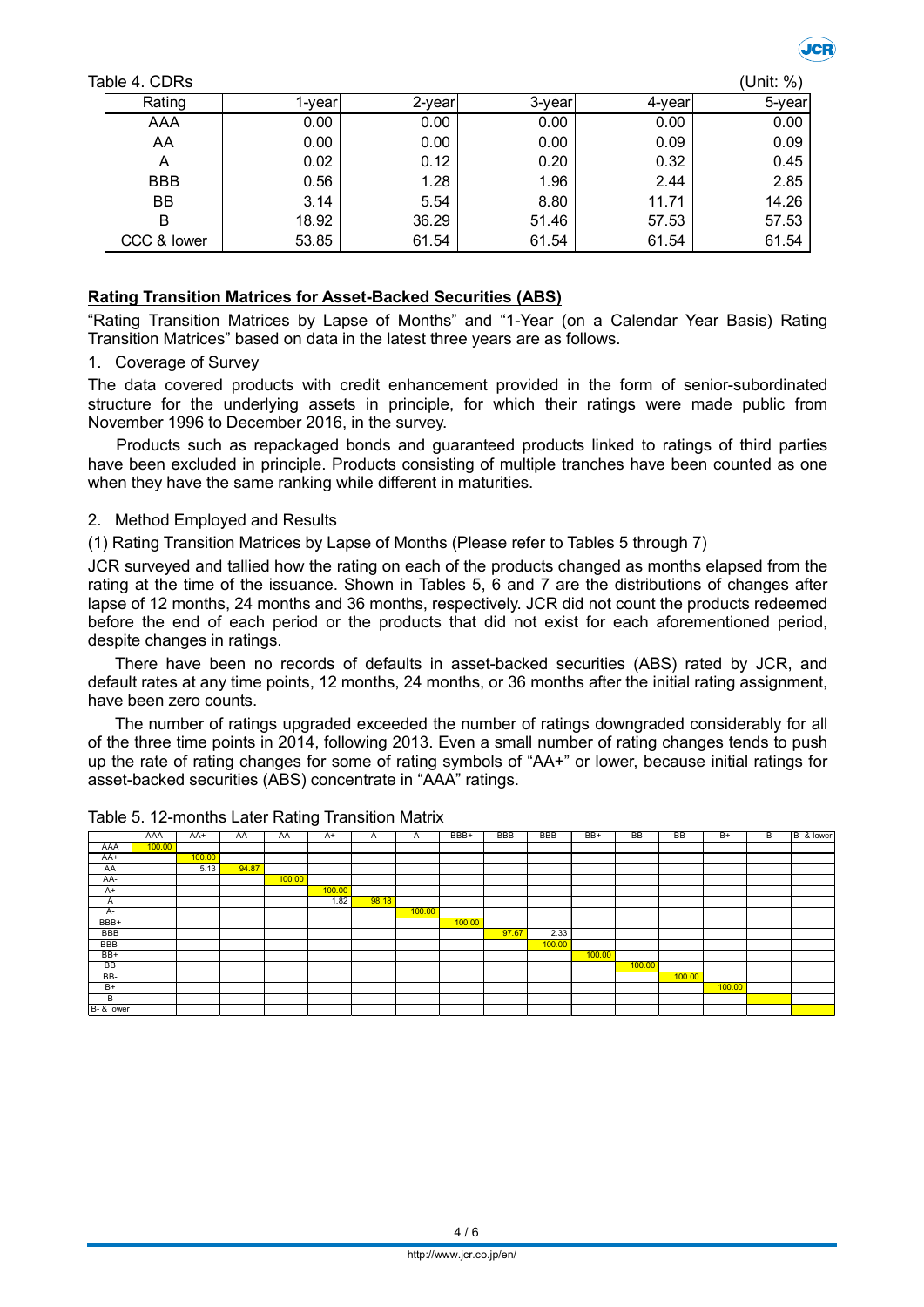

#### Table 6. 24-months Later Rating Transition Matrix

|            |        |       |       |       | ັ     |       |       |        |            |        |        |           |     |        |   |            |
|------------|--------|-------|-------|-------|-------|-------|-------|--------|------------|--------|--------|-----------|-----|--------|---|------------|
|            | AAA    | AA+   | AA    | AA-   | $A+$  | A     | A-    | BBB+   | <b>BBB</b> | BBB-   | BB+    | <b>BB</b> | BB- | $B+$   | B | B- & lower |
| AAA        | 100.00 |       |       |       |       |       |       |        |            |        |        |           |     |        |   |            |
| AA+        | 33.33  | 66.67 |       |       |       |       |       |        |            |        |        |           |     |        |   |            |
| AA         | 13.89  | 11.11 | 72.22 |       | 2.78  |       |       |        |            |        |        |           |     |        |   |            |
| AA-        |        |       | 22.73 | 68.18 | 9.09  |       |       |        |            |        |        |           |     |        |   |            |
| $A+$       | 14.29  |       |       |       | 85.71 |       |       |        |            |        |        |           |     |        |   |            |
| A          | 2.38   |       |       | 2.38  |       | 92.86 | 2.38  |        |            |        |        |           |     |        |   |            |
| $A -$      |        | 7.69  |       |       |       |       | 92.31 |        |            |        |        |           |     |        |   |            |
| BBB+       |        |       |       |       |       |       |       | 100.00 |            |        |        |           |     |        |   |            |
| <b>BBB</b> |        |       |       |       |       |       |       |        | 96.00      | 4.00   |        |           |     |        |   |            |
| BBB-       |        |       |       |       |       |       |       |        |            | 100.00 |        |           |     |        |   |            |
| $BB+$      |        |       |       |       |       |       |       |        |            |        | 100.00 |           |     |        |   |            |
| <b>BB</b>  |        |       |       |       |       |       |       |        |            |        |        | 100.00    |     |        |   |            |
| BB-        |        |       |       |       |       |       |       |        |            |        |        |           |     |        |   |            |
| $B+$       |        |       |       |       |       |       |       |        |            |        |        |           |     | 100.00 |   |            |
| B          |        |       |       |       |       |       |       |        |            |        |        |           |     |        |   |            |
| B- & lower |        |       |       |       |       |       |       |        |            |        |        |           |     |        |   |            |

#### Table 7. 36-months Later Rating Transition Matrix

|            | AAA    | AA+    | AA    | AA-   | $A+$  | A     | A-    | BBB+   | <b>BBB</b> | BBB-   | BB+    | <b>BB</b> | BB- | $B+$   | B | B- & lower |
|------------|--------|--------|-------|-------|-------|-------|-------|--------|------------|--------|--------|-----------|-----|--------|---|------------|
| AAA        | 100.00 |        |       |       |       |       |       |        |            |        |        |           |     |        |   |            |
| AA+        |        | 100.00 |       |       |       |       |       |        |            |        |        |           |     |        |   |            |
| AA         | 27.59  | 13.79  | 48.28 |       | 3.45  | 3.45  | 3.45  |        |            |        |        |           |     |        |   |            |
| AA-        |        |        | 9.52  | 66.67 | 4.76  |       | 9.52  |        | 4.76       | 4.76   |        |           |     |        |   |            |
| $A+$       | 20.00  |        |       |       | 80.00 |       |       |        |            |        |        |           |     |        |   |            |
| A          | 6.45   |        | 6.45  | 3.23  | 6.45  | 74.19 | 3.23  |        |            |        |        |           |     |        |   |            |
| A-         | 8.33   |        |       |       |       |       | 83.33 | 8.33   |            |        |        |           |     |        |   |            |
| BBB+       |        |        |       |       |       |       |       | 100.00 |            |        |        |           |     |        |   |            |
| <b>BBB</b> |        |        |       |       |       | 5.00  | 5.00  |        | 85.00      | 5.00   |        |           |     |        |   |            |
| BBB-       |        |        |       |       |       |       |       |        |            | 100.00 |        |           |     |        |   |            |
| $BB+$      |        |        |       |       |       |       |       |        |            |        | 100.00 |           |     |        |   |            |
| BB         |        |        |       |       |       |       |       |        |            |        |        | 100.00    |     |        |   |            |
| BB-        |        |        |       |       |       |       |       |        |            |        |        |           |     |        |   |            |
| $B+$       |        |        |       |       |       |       |       |        |            |        |        |           |     | 100.00 |   |            |
| B          |        |        |       |       |       |       |       |        |            |        |        |           |     |        |   |            |
| B- & lower |        |        |       |       |       |       |       |        |            |        |        |           |     |        |   |            |

(2) 1-Year (on a Calendar Year Basis) Rating Transition Matrices (Please refer to Tables 8 & 9)

JCR studied how the ratings at the beginning of January each year changed by the end of the year over the period from 2014 to 2016. The changes in the three years were added and averaged as indicated in Table 8. The rating transitions in the year 2016 are also shown in Table 9 for reference.

There was no rating downgraded, and there were only rating upgrades in 2016. State of no downgrade has continued 4 years in a row since 2013. Products, for which ratings were upgraded in 2016, were classified into the following two: (i) real estate and (ii) ship finance. Valuing improvement of LTV (Loan to Value) against JCR's appraisal value for products of (i) and faster recovery than the initially assumed and also significant lowered foreign exchange risk with rise of currency hedging ratio for products of (ii), respectively, JCR upgraded ratings for these products.

|            | AAA    | AA+   | AA    | AA-   | $A+$  | A      | A-     | BBB+  | <b>BBB</b> | BBB-   | BB+    | <b>BB</b> | BB-    | $B+$ | В | B- & lower |
|------------|--------|-------|-------|-------|-------|--------|--------|-------|------------|--------|--------|-----------|--------|------|---|------------|
| AAA        | 100.00 |       |       |       |       |        |        |       |            |        |        |           |        |      |   |            |
| AA+        | 100.00 |       |       |       |       |        |        |       |            |        |        |           |        |      |   |            |
| AA         | 30.00  |       | 70.00 |       |       |        |        |       |            |        |        |           |        |      |   |            |
| AA-        |        |       | 22.22 | 77.78 |       |        |        |       |            |        |        |           |        |      |   |            |
| $A+$       |        | 16.67 | 16.67 |       | 66.67 |        |        |       |            |        |        |           |        |      |   |            |
| A          |        |       |       |       |       | 100.00 |        |       |            |        |        |           |        |      |   |            |
| A-         |        |       |       |       |       |        | 100.00 |       |            |        |        |           |        |      |   |            |
| BBB+       |        |       |       |       |       |        | 16.67  | 83.33 |            |        |        |           |        |      |   |            |
| <b>BBB</b> |        |       |       |       |       |        |        | 4.17  | 95.83      |        |        |           |        |      |   |            |
| BBB-       |        |       |       |       |       |        |        |       |            | 100.00 |        |           |        |      |   |            |
| $BB+$      |        |       |       |       |       |        |        |       |            |        | 100.00 |           |        |      |   |            |
| BB         |        |       |       |       |       |        |        |       |            | 12.50  | 12.50  | 75.00     |        |      |   |            |
| BB-        |        |       |       |       |       |        |        |       |            |        |        |           | 100.00 |      |   |            |
| $B+$       |        |       |       |       |       |        |        |       |            |        |        |           |        |      |   |            |
| B          |        |       |       |       |       |        |        |       |            |        |        |           |        |      |   |            |
| B- & lower |        |       |       |       |       |        |        |       |            |        |        |           |        |      |   |            |

Table 8. 1-year (on a Calendar Year Basis) Average Rating Transition Matrix for 2014 - 2016

Table 9. 1-year (on a Calendar Year Basis) Rating Transition Matrix for 2016

|            | AAA    | AA+ | AA     | AA-    | A+     | A      | A-     | BBB+   | <b>BBB</b> | BBB-   | $BB+$  | <b>BB</b> | BB-    | $B+$ | В | B- & lower |
|------------|--------|-----|--------|--------|--------|--------|--------|--------|------------|--------|--------|-----------|--------|------|---|------------|
| AAA        | 100.00 |     |        |        |        |        |        |        |            |        |        |           |        |      |   |            |
| AA+        |        |     |        |        |        |        |        |        |            |        |        |           |        |      |   |            |
| AA         |        |     | 100.00 |        |        |        |        |        |            |        |        |           |        |      |   |            |
| AA-        |        |     |        | 100.00 |        |        |        |        |            |        |        |           |        |      |   |            |
| $A+$       |        |     |        |        | 100.00 |        |        |        |            |        |        |           |        |      |   |            |
| A          |        |     |        |        |        | 100.00 |        |        |            |        |        |           |        |      |   |            |
| A-         |        |     |        |        |        |        | 100.00 |        |            |        |        |           |        |      |   |            |
| BBB+       |        |     |        |        |        |        |        | 100.00 |            |        |        |           |        |      |   |            |
| BBB        |        |     |        |        |        |        |        | 11.11  | 88.89      |        |        |           |        |      |   |            |
| BBB-       |        |     |        |        |        |        |        |        |            | 100.00 |        |           |        |      |   |            |
| $BB+$      |        |     |        |        |        |        |        |        |            |        | 100.00 |           |        |      |   |            |
| BB         |        |     |        |        |        |        |        |        |            | 50.00  |        | 50.00     |        |      |   |            |
| BB-        |        |     |        |        |        |        |        |        |            |        |        |           | 100.00 |      |   |            |
| $B+$       |        |     |        |        |        |        |        |        |            |        |        |           |        |      |   |            |
| B          |        |     |        |        |        |        |        |        |            |        |        |           |        |      |   |            |
| B- & lower |        |     |        |        |        |        |        |        |            |        |        |           |        |      |   |            |

(Financial Technology Division, Rating Administration Division and Structured Finance Dept.)